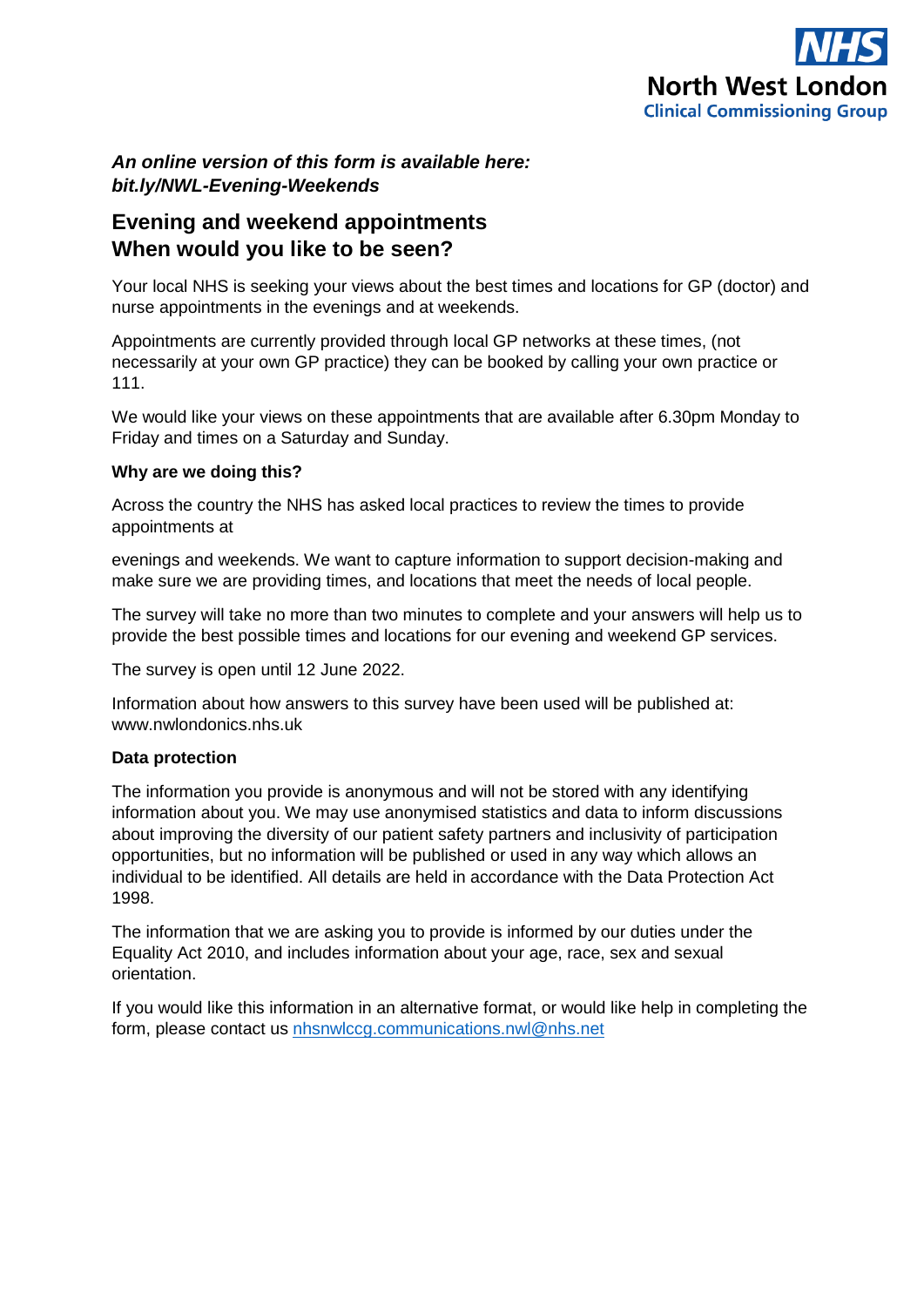

## **1. When would be best for you to access GP services outside of usual opening hours? (Usual opening hours are 8am – 6.30pm Monday to Friday) (please circle or tick one option)**

- o Weekday evenings
- o Weekday mornings
- o Saturday
- o Sunday
- o Depends when I need help

### **2. How would you prefer to access GP services outside of the usual opening hours? (please circle or tick one option)**

- o In person face-to-face
- o Telephone
- o Video call
- $\circ$  I'm happy with any of these

#### **3. How far would you be willing to travel for a face-to-face appointment outside of usual opening hours? (please circle or tick one option)**

- $\circ$  I would want to go to my local practice the one I am registered with
- $\circ$  I would be happy to travel 0-1 miles to another local practice (or NHS hub)
- $\circ$  I would be happy to travel a bit further 1-2 miles to another practice (or NHS hub)
- o I would be happy with any of these options

#### **4. Which practice staff would it be helpful for you to be able access outside of usual practice opening hours? (please circle or tick one option)**

- o GP (doctor) only
- o GP (doctor) or nurse only
- o Any health professional appropriate to your needs (e.g. GP, doctor, nurse, healthcare assistant, pharmacist, other)

#### **5. How would you like to book your appointment in the evening or at the weekend? (please circle or tick one option)**

- o Calling the GP practice
- o Calling 111
- o Book in yourself through GP online services
- o Other please state

#### **6. Which borough in North West London do you live in?**

- o Brent
- o Ealing
- o Hammersmith and Fulham
- o Harrow
- o Hillingdon
- o Hounslow
- o Kensington and Chelsea
- o Westminster
- o Prefer not to say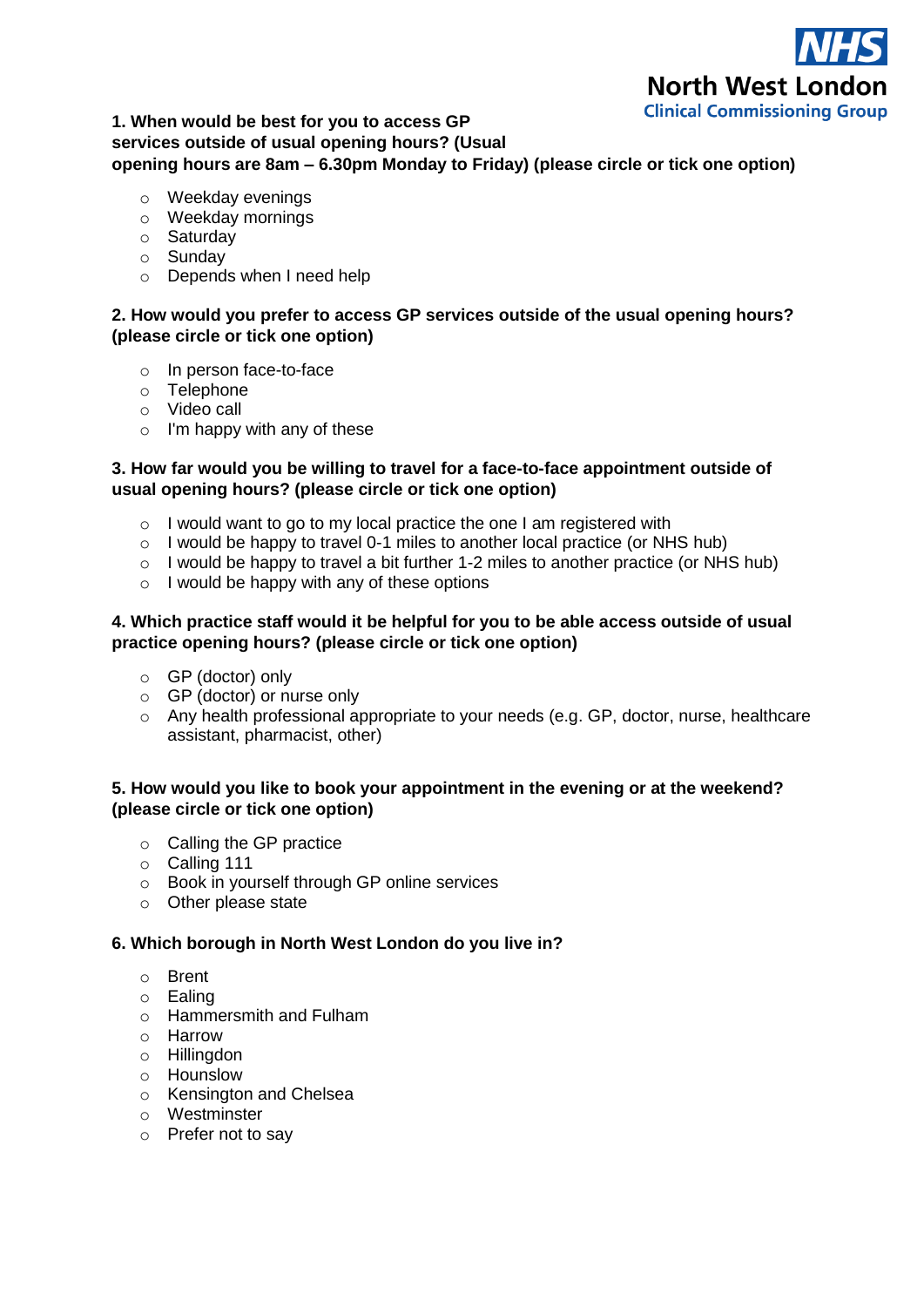

**7. Which GP practice are you registered with?**

**8. Is there anything else you would like to tell us about accessing GP services out of hours?**

# **Section 2 - Equality and diversity monitoring form**

#### **What age group do you belong to?**

- o 18-25
- o 26-36
- o 36-45
- o 46-55
- o 56-65
- o 65+
- o Prefer not to say

#### **Are your day-to-day activities limited because of a health problem or disability which has lasted, or is expected to last, at least 12 months (include any problems related to old age)?**

- o Yes, limited a lot
- o Yes, limited a little
- o No
- o Prefer not to say

#### **If you answered yes, please indicate your disability:**

- o Vision (due to blindness or partially sighted)
- o Hearing (due to deafness or partial hearing)
- o Mobility, such as difficulty walking short distance, climbing stairs, lifting and carrying objects
- o Learning, concentrating or remembering
- o Mental health
- o Stamina or difficulty breathing
- o Social or behavioural issues (e.g. due to autism, attention deficit disorder or Asperger's syndrome
- o Prefer not to say

#### **5. What is your ethnic group?**

Choose one of the sections, and then tick the appropriate box to indicate your ethnic group.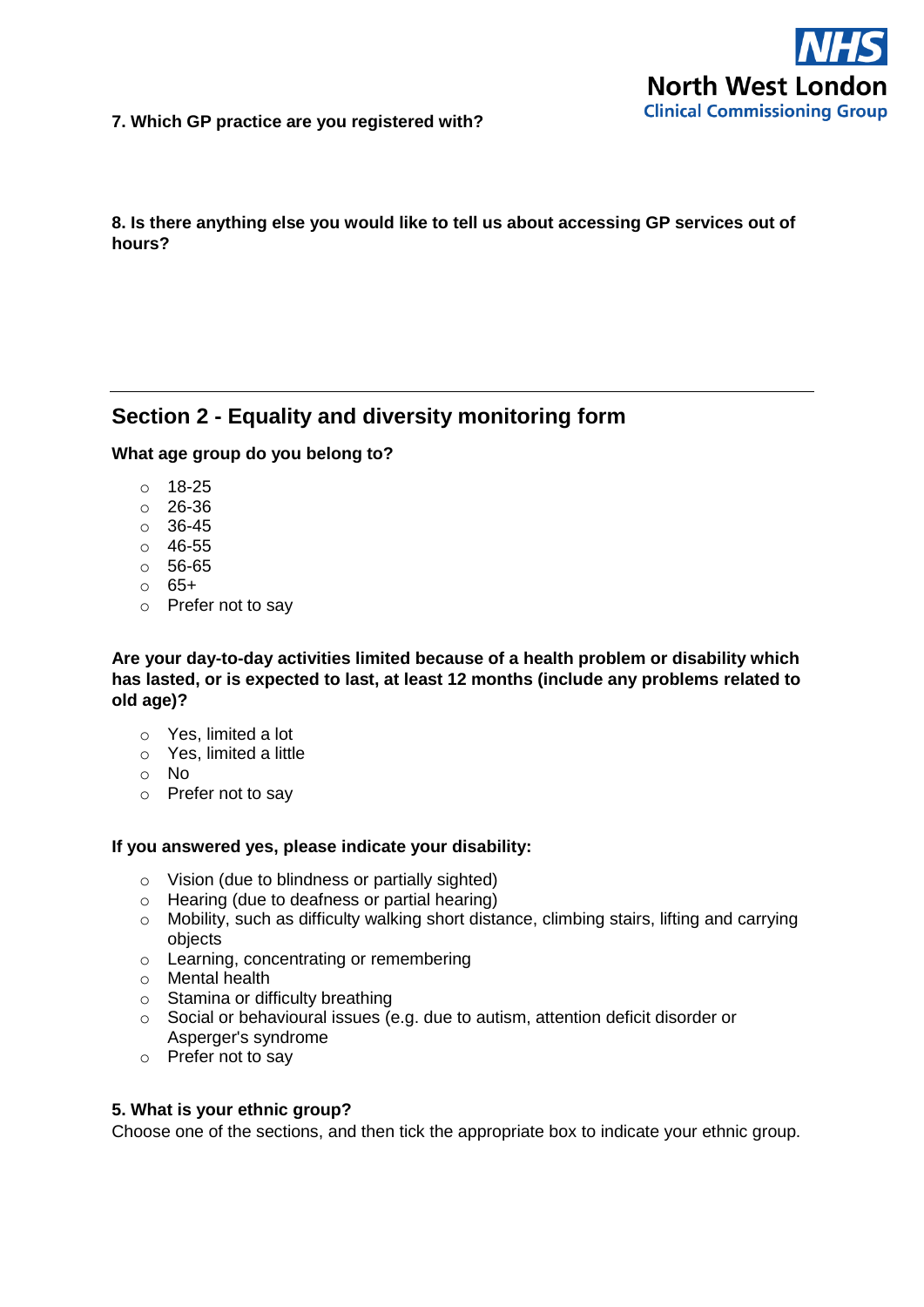# **Asian or British Asian**

- o Bangladeshi
- o Chinese
- o Indian
- o Pakistani
- o Other

### **Black or Black British**

- o African
- o Caribbean
- o Other

#### **Mixed**

- o White and Black Caribbean
- o White and Black African
- o White and Asian

### **White**

- o Welsh/English/Scottish/Northern Irish/British Irish
- o Gypsy or Irish Traveller
- o Other

Please write in any other ethnic group

#### **What is your marital or civil partnership status?**

- o Divorced
- o Formerly in a registered civil partnership which is now dissolved
- o In a registered civil partnership
- o Married
- o Never marries and never registered a civil partnership
- o Separated but sill in a registered civil partnership
- o Separated, but still legally married
- o Widowed
- o Prefer not to say

#### **What is your gender?**

- o Female
- o Male
- o Prefer to self-identify
- o Prefer not to say

#### **Which of the following options best describes your sexual orientation?**

- o Hetrosexual/straight
- o Lesbian
- o Gay
- o Bisexual
- o Prefer to self-identify
- o Prefer not to say